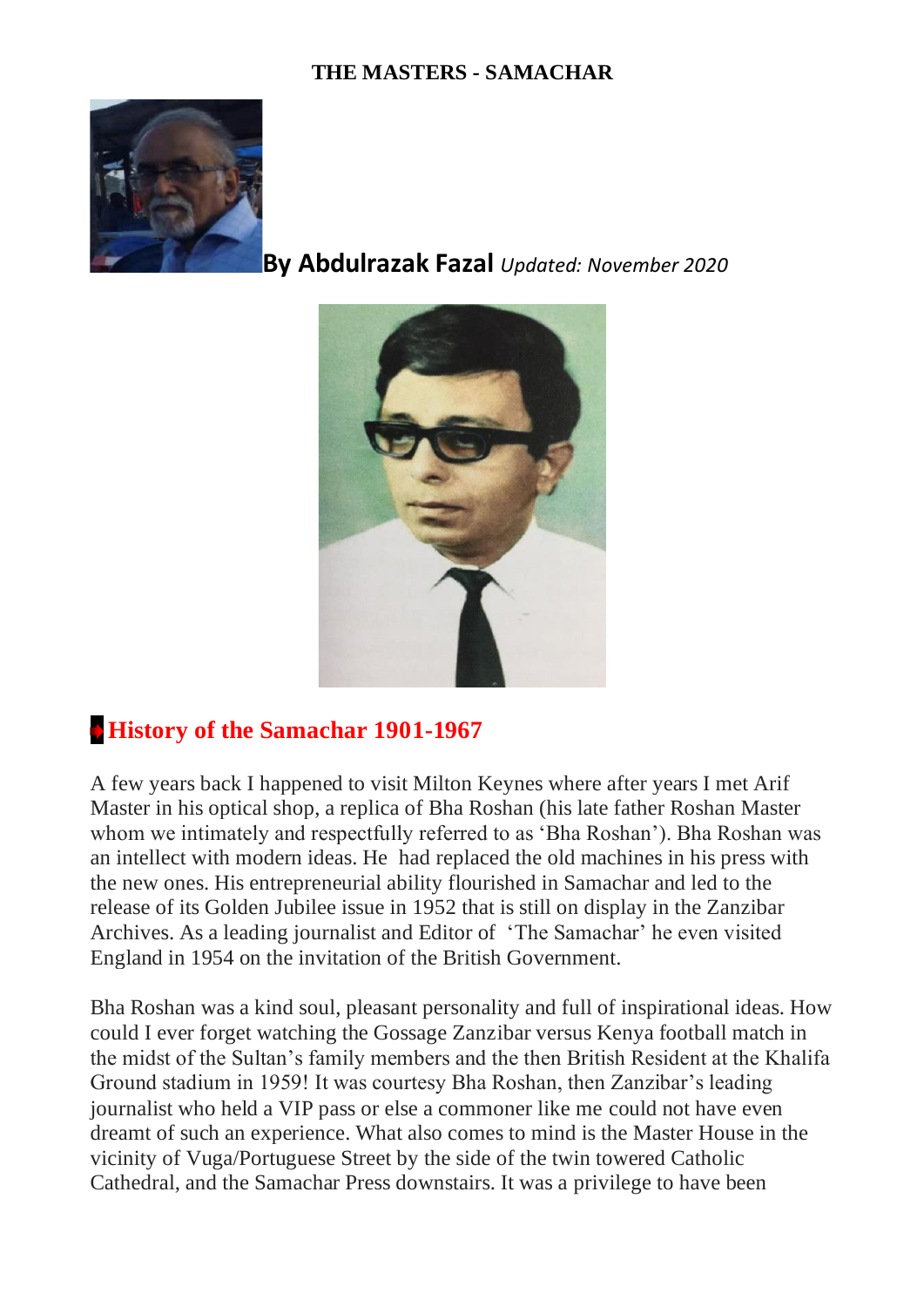associated with the 'Masters' since childhood, the linkage through my 'masi' (maternal aunt) Sugrabai that provided a special bond between us. Sugrabai, my mother's younger sister, was married to Hassanali's eldest son Mohamedrafiq. The children, Hassan and Shakki, in my age group frequented our house. I too regularly visited their place. Many Sundays of olden days were spent at the Master house. The Samachar Press below was a scene of hectic activity as the machines and printers slashed and rolled bundles of papers, a vivid recollection that can never be erased from the mind. The twin towered cathedral almost adjacent to the press held special fascination for me. The hymns coming out from the Sunday mass at the church sounded somber. Almost the entire Goan community in their appropriate attire gathered at the church. At times I would stand outside the church to stare at those statues of the Christian apostles.

In the annals of Zanzibar history, the inscription 'Samachar' goes down as Zanzibar's oldest paper. Its history stretches back to the late nineteenth century era when [Fazal Janmohamed Master](http://khojawiki.org/Fazal_Janmohamed_Master) landed in Zanzibar where for some time he taught at a 'madressa' (school), Sir Euan Smith Madressa, before the advent of the Parsees who probably came at a later stage. In those days ESM was yet to thrive though Fazal proved a real good teacher and was accorded the title 'Master' that became synonymous with the entire family, to this very day the family bears the surname 'Master'. However, Fazal had a passion for journalism that led him to quit his teaching job and buy a press. The first issue of SAMACHAR appeared in Zanzibar in 1901. That was a historical event as Samachar was the first ever paper in Zanzibar, and the Zanzibar Archives bears testimony to it. It became Zanzibar's leading bilingual (English and Gujarati) paper circulated on Sundays only). Let us take a time ride to capture the history of Samachar, its ups and downs, and the ordeals that Fazal and his children had to go through.

As we understand Zanzibar then was at the forefront of the Khoja dissident movement. Fazal being a prominent Khoja Ithnashri and on the committee of its 'jamaat' had Samachar leaning towards the Ithnashries. Some of the articles in Samachar led to a big libel case filed against Fazal who had to be taken to court. He was even sentenced to four months imprisonment but later released on appeal. His acquittal was greeted with joy by the Khoja Ithnashries. That was a famous judgment and a landmark in the history of the community as well as Zanzibar. Fazal was a courageous person who encountered all the challenges with indomitable will. While his Samachar prospered he himself sadly succumbed to a severe heart attack in Jamnagar, India in 1920. During my visit to Jamnagar in 1967 I had the opportunity of paying my respect to him at his grave.

Fazal was succeeded by his adopted son Hassanali who was also very keen on journalism. His tenure witnessed the publication of various special editions of Samachar. Sultan Sayed Khalifa conferred on him a Jubilee Medal. His 'Coronation Edition' published during the Coronation of King George vi was highly acclaimed. On Hassanali's untimely death in 1937 the then British Resident expressed his